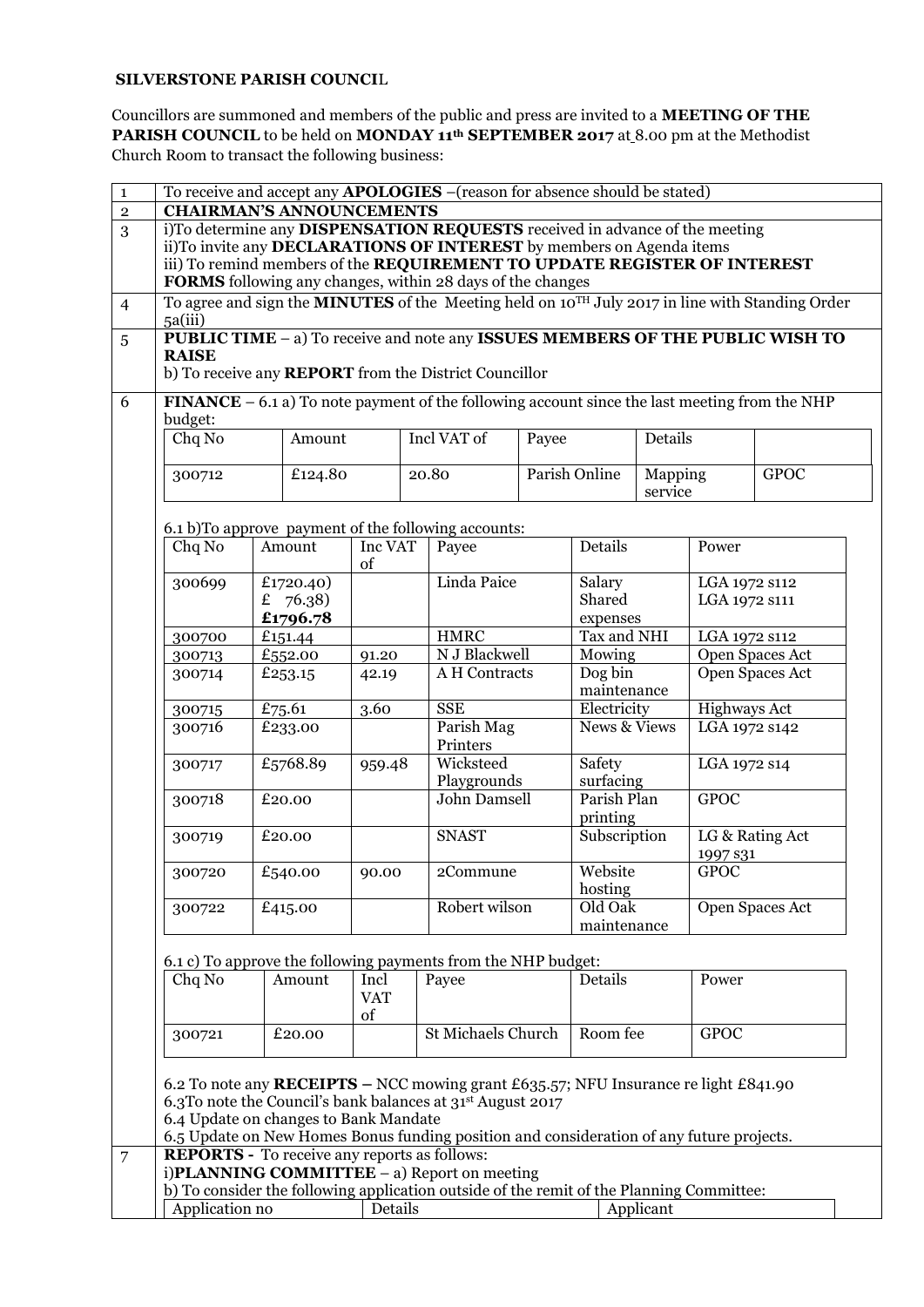| S/2017/1444/EIA            | <b>Information/Amendments</b>                       | Silverstone Circuits Ltd |
|----------------------------|-----------------------------------------------------|--------------------------|
| Weblink:                   | received on Outline application                     |                          |
| http://snc.planning-       | for mixed use development                           |                          |
| register.co.uk/plandisp.as | comprising education including                      |                          |
| px?recno=97078             | on site student accommodation                       |                          |
|                            | (Use class D <sub>1</sub> and C <sub>2</sub> ), one |                          |
|                            | hotel (C <sub>1</sub> ), brand centre               |                          |
|                            | facilities supporting motorsport                    |                          |
|                            | activities (sui generis), sports                    |                          |
|                            | and leisure/adrenaline facility                     |                          |
|                            | and family entertainment                            |                          |
|                            | centre (D1), other motorsport                       |                          |
|                            | related activity (sui generis).                     |                          |
|                            | Parking and access                                  |                          |
|                            | arrangement, infrastructure                         |                          |
|                            | including highways and utilities                    |                          |
|                            | improvements. Associated                            |                          |
|                            | landscaping and other ancillary                     |                          |
|                            | works. (Application                                 |                          |
|                            | accompanied by an                                   |                          |
|                            | Environmental Statement)--                          |                          |
|                            |                                                     |                          |

- c) Update on Parish Plan.
- d) Update on Neighbourhood Plan considerations
- e) Appeal decision on 1 The Elms
- f) To note Decision Notices on Catchyard Farm farmhouse and to note CIL liability notice
- g) To note Appeal Decision on land off Church Street
- h) To note details of Local Plan Part 2 briefing sessions and formal notice of pre submission.

ii) **FOOTPATHS** - a) Monthly report of Parish Path Warden b) Any other footpaths issues to report

 iii) **HIGHWAYS** - a) Any highways issues to report b) Update on previously reported issues

c) Feedback on sewage odours on Whittlebury Road

d) NCC notification on grit bins

e) Update on condition of Whittlebury Road

- d) Consideration of footpath to SRA
- e) Issues relating to village signs

iv) **LIGHTS** - a) Any faulty lights to report

b) Any other lighting issues

c) Update on damaged light on Church Street

d) Update on trees causing light spread issues at Whittlebury Road/A413

v) **SRA** – a) Report from Committee

vi) **PLAY AREAS** – a) Church Street b) Old Oak

vii) **POCKET PARKS** – a) Olney Meadow b) Brickle

viii) **CIRCUIT** – a) Update from latest meetings

ix) **OTHER REPORTS** – a) Update on allotments position

b) Update on village handyman and works list

- c) Consideration of proposal from Garden Group regarding stock Hill bus shelter and planters
- d) Consideration of provision of sand bags and scoop (At the request of the Chair).
- e) Consideration of adoption of website policy and further consideration replacement
- administrator following the death of Cllr Byng
- f) Update on notice board for West End
- g) Consideration and adoption of Council Website Policy
- h) Update on village sign issues.
- i) Considerations around February 2018 meeting.